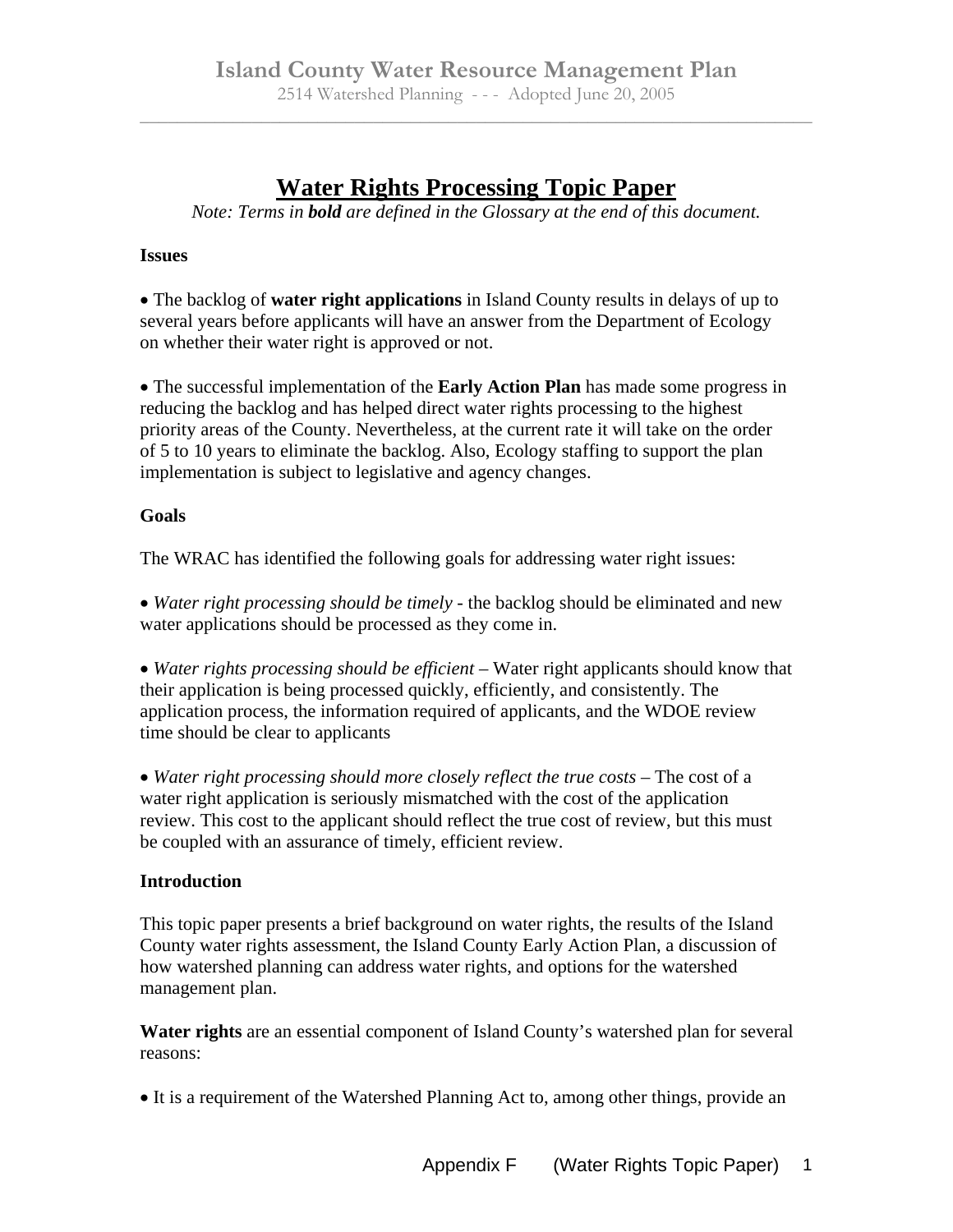estimate of water rights currently and to consider additional water allocations as a strategy for increasing water supply (RCW 90.82.070);

Continuing available water supplies in Island County are dependent on effective water resource management, including the allocation of water through water rights;

The Department of Ecology's (WDOE) management of water rights is an important subject in Island County and state-wide; and

Continued processing of water rights was a critical issue during the initiation of watershed planning in Island County.

This topic paper relates to future topic papers on **exempt** (small quantity) groundwater withdrawals, seawater intrusion, alternative sources of water, and stream flows.

## **Background**

The term "**water rights**" very generally captures a complicated set of issues contained in state water law, water rights themselves, and water right application processing. Each of these areas is explained in more detail below.

## *Water law*

Washington water law is based on the premise that water is a natural resource held in common for the public good. Therefore, water is not owned by individuals, but individuals may have the right to use it. The right to use water is primarily based on the western water law concept of "first in time, first in right." That is, the first individuals to put water to use have a senior right to that water and junior users may only use water after the senior users' rights are satisfied.

Washington's water codes were first established in 1917. That code affirmed the concepts above, set up a permit system for all future users of surface water, and established legal procedures for adjudicating conflicts between existing water users. The water codes were extended to groundwater in 1945, with similar permit requirements.

Notably, the groundwater code exempts small withdrawals of groundwater of less than 5,000 gallons per day for domestic use or irrigation of ½ acre or less. These withdrawals are commonly referred to as "**exempt wells**." In 1967 a **claims** registry was created as a means for individuals to document water rights established prior to the permit systems. In 1971, in response to ever increasing conflicts between users, the water codes were expanded to emphasize the public benefits of water, protection of streams and other natural resources, and better data collection and management.

## *Water Rights*

A **water right** is a legal authorization to use a certain amount of water for a specific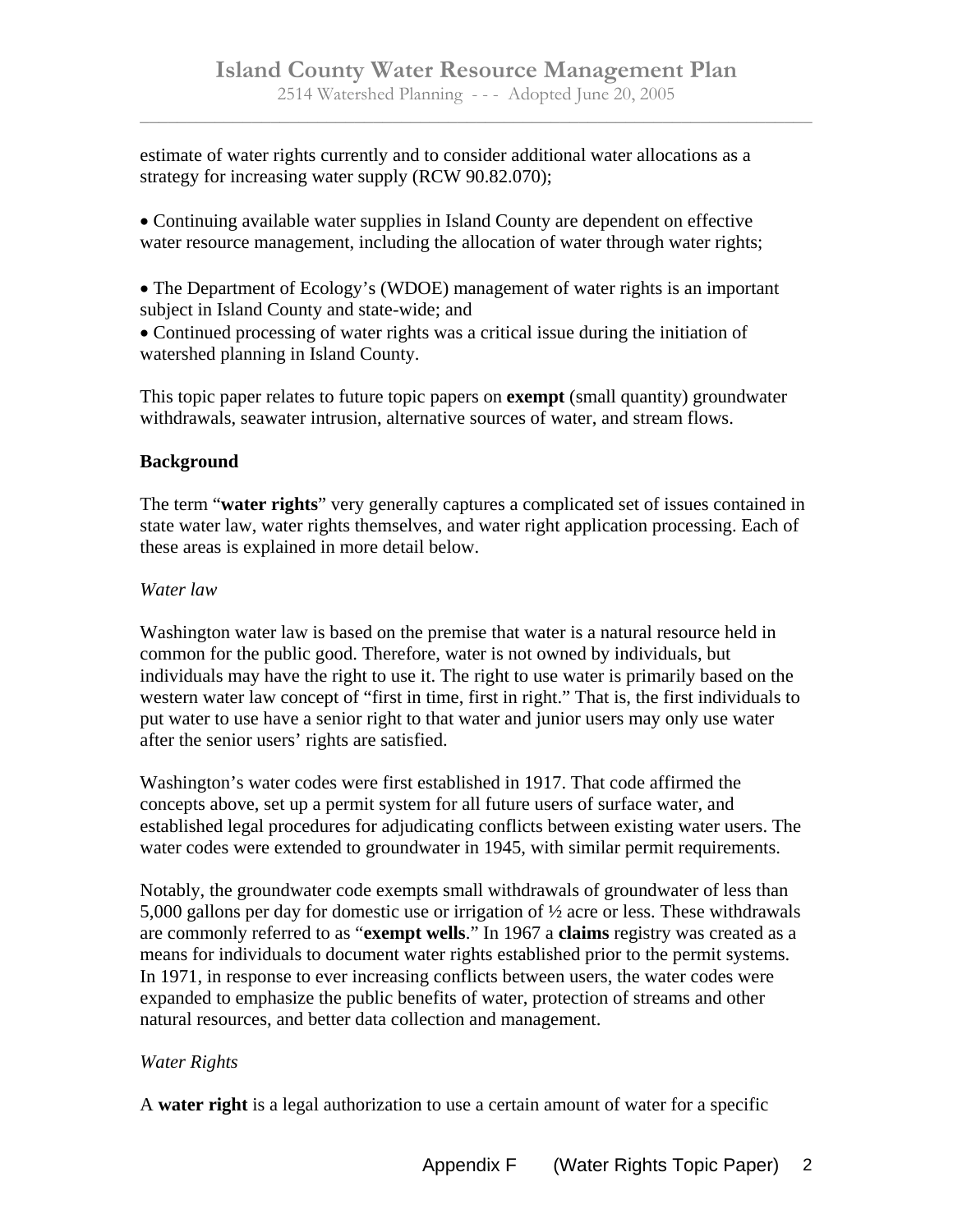beneficial purpose. Water rights come in the form of **permits** or **certificates**. A permit is the right to develop a water use on a specified schedule with reasonable progress and due diligence and with certain conditions such as protection of senior water right holders. A certificate is granted once the water right development schedule and all the conditions have been satisfied. Water right permits and certificates typically specify:

- the source of water,
- the point of diversion or withdrawal,
- the purpose of use,
- the quantity of water that may be used,
- how the water will be used,
- where it will be used.
- conditions such as seasonal use, and
- priority date of the water right (generally the date of **application**).

A water right typically stays with the property and is passed from owner to owner so long as the water is continuously put to use as specified in the permit. Water rights can be transferred to other properties or uses which typically requires a **change** in the permit (discussed below).

The WDOE is charged with granting **permits** and **certificates**. In order to be granted, a water right permit must pass a four part test. First, the water use must be beneficial. Second, there must be no impairment of senior water right holders. Third, the water must be available. Fourth, the granting of a water right must not be detrimental to the public interest. To answer these tests generally requires both a technical and legal review of the water right application.

A **claim** is an assertion that water was used prior to the establishment of the water codes. A claim is not a **water right** authorized by the state, rather it is a statement of belief that a water right exists. A claim can only be vested, that is determined to be valid, by a superior court in a process called an **adjudication**. Claims have been documented during several periods on the claims registry established in 1967. Between 1969 and 1974 approximately 200,000 claims were filed (2,764 claims in Island County). The state accepted the information on claims as reported by the claimants. Because adjudication is the responsibility of the courts, no efforts were made by state agencies to review the validity of the claims.

**Water rights** can be wholly or partially lost after five or more years of non-use, unless there is sufficient cause for the non use such as a drought. The return of the unused water to the state is called **relinquishment**. Water right holders can voluntarily relinquish their water rights. WDOE, at the prompting of a third party can initiate a non-voluntary relinquishment through an administrative order. The water right holder must then show to WDOE or via an appeal to the Pollution Control Hearings Board that the water has been used or sufficient cause for non-use. If use or sufficient cause for non-use is not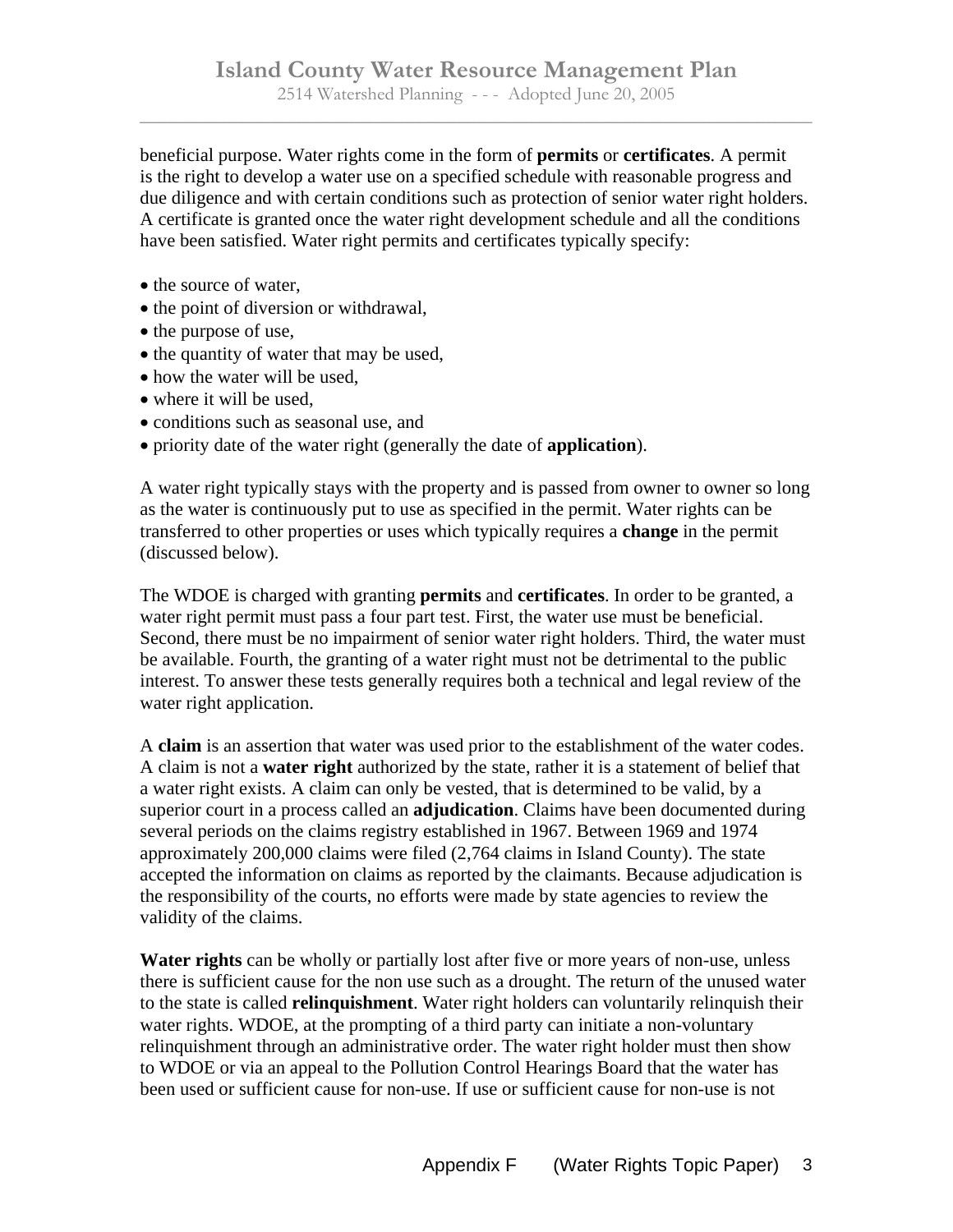shown then the water right will be relinquished. While **claims** may not be valid due to non-use, only a superior court through an **adjudication** can make that determination.

## *Water Right Application Processing*

Water right **applications** come in two forms – new applications and **changes** to existing applications. The applications are processed by the WDOE generally in the order received. The applications are divided up among the four regions of the WDOE, and they are often divided up even further into batches of applications within a single source of water. In 2001 the legislature allowed WDOE to begin processing water right changes on a separate track from new application. Water right applications can also be processed on a cost-reimbursement basis where the applicant pays the WDOE's cost of the processing of their application and every other application ahead of them in the same water source. Water right changes can be processed by local **Conservancy Boards** (such as the Island County Conservancy Board) subject to WDOE review. Attachment 2 details the steps generally required to process a water right application.

There is a significant backlog of water right applications. Currently (FY 02) the water right application backlog consists of over 5,000 new applications (approximately 74 applications in Island County) and 1,500 change applications state wide (there is currently no backlog of change applications in Island County). At recent staffing levels, WDOE has processed about 150- 200 new applications per year. With recent additional staffing, WDOE has made substantial progress (over 400 applications processed) in the change application backlog.

It is important to note that the recent passage of the Municipal Water Rights Bill (E2SHB 1338, July 2003) may reduce the demand for new water rights and thus aid in reducing the water right application backlog. This bill essentially clarifies that water systems of 15 or more connections can use up to the full quantity of water reported on a **water right certificate**. This clarification likely provides some water systems with an unused (often referred to as **inchoate**) portion of existing water rights. These unused existing rights can be used to accommodate future growth rather than applying for new water rights. The extent to which these existing unused water rights can be used will be the topic of a subsequent issue paper.

The cost of a water right permit **application** is specified in state law as \$10 (not including additional permit development costs such providing technical information and public notice). It costs the Department of WDOE an average of over \$7,400 to perform the technical and legal review of the application. The cost of having a water right considered through cost-reimbursement payments to a consultant is on average about \$21,800, with no cost to the state. Conservancy board charge on average a little over \$500 per change application. WDOE's review costs an additional \$3,700. It should be emphasized that these are the costs of the review and consideration of the application. The decision resulting from that review could be an approval, a conditional approval, or a denial.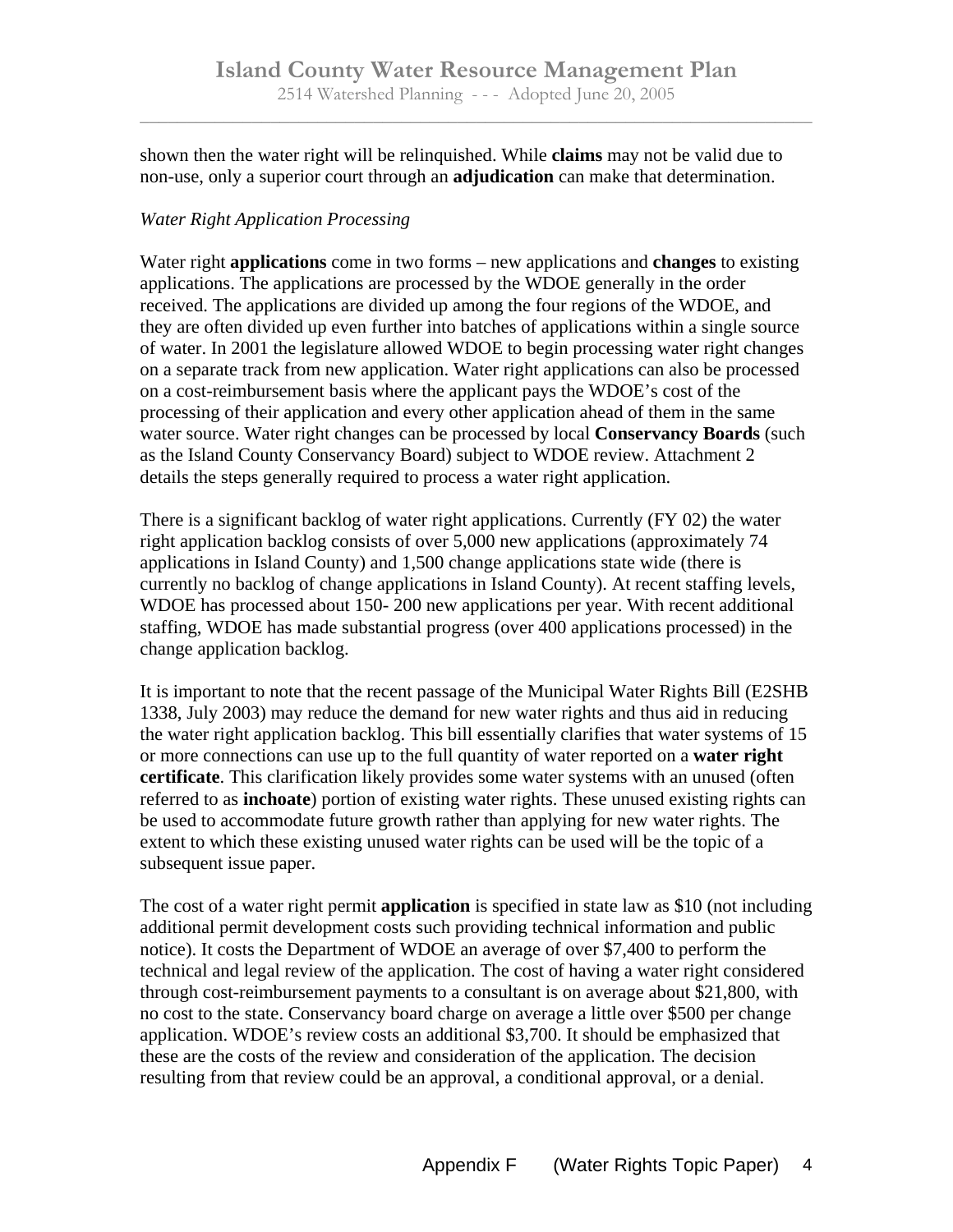#### **Island County Water Rights and Claims Assessment**

As part of the watershed planning assessment, the WRAC groundwater committee has made an initial estimate of the existing **water rights** and claims in Island County (April 2002). The numbers are reported in Table 1.

| Type         | Number | Estimated annual quantity | % Total Allocation |
|--------------|--------|---------------------------|--------------------|
|              |        | of water represented by   |                    |
|              |        | water rights (acre-feet)  |                    |
| Permits      |        | 28075                     | 6%                 |
| Certificates | 696    |                           | 51%                |
| Claims       | 2.764  | 22867                     | 43%                |

Table 1 – Water Rights and Claims in Island County

These "paper" water rights represent approximately 50,000 acre feet per year of potential water use. This is nearly four times the estimate of actual water use contained in the Island County Early Action Plan. This paper record is of uncertain validity and precision, but must be considered when making decisions on future water allocations.

#### **Island County Early Action Plan**

In order to support the timely processing of **water rights** in Island County and to direct the efforts to the highest priority areas, the WRAC prepared an **Early Action Plan** during the first stages of watershed planning (August 2000). The Early Action plan divides the county into a number of generally hydrologically independent areas and prioritizes those areas for water rights processing based on two tracks. The first track is age of the application, with the oldest applicants getting the first priority. The second track is support of local priorities, with areas targeted for high growth and with greater water availability receiving the highest priority (this prioritization is explained further in the glossary). The early action plan was developed in cooperation with the WDOE and WDOE has used it as guidance for processing water rights. As of September 2003, water right processing in Island County pursuant to the Early Action Plan has yielded the following actions:

WDOE has maintained the equivalent of 1 full time employee working on Island County water rights,

64 water right applications processed (41 new applications and 23 change applications),

- The entire backlog of change applications has been eliminated, and
- The first 9 priority areas in the EAP have been completed.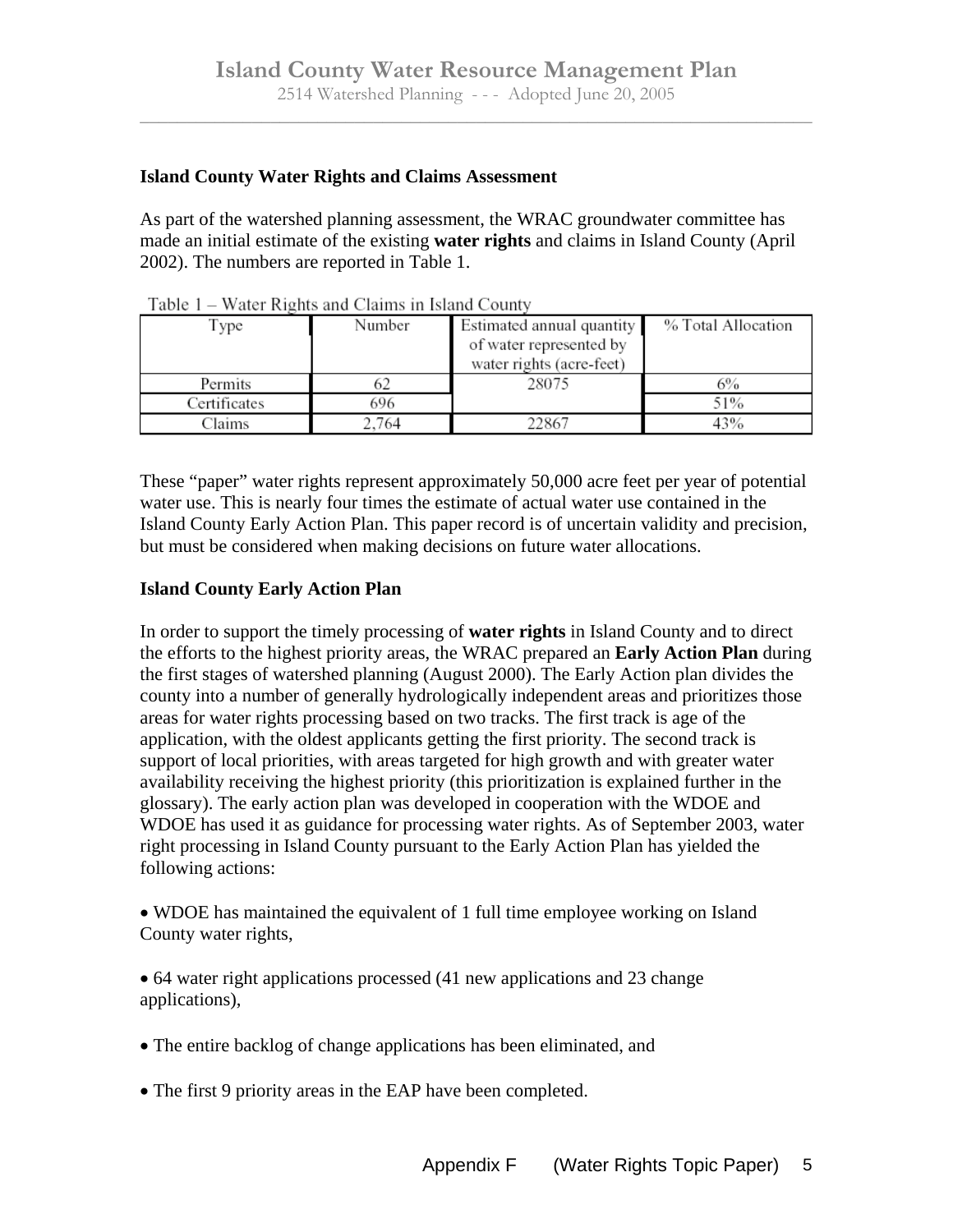#### **Watershed Planning and Water Rights**

Island County's watershed plan can affect **water rights** in three principle areas: (1) recommendations to the legislature and courts, (2) agreed upon state management strategies, and (3) local actions to support water rights processing.

Each of these areas and specific options within them is discussed below.

#### *Recommendations to the legislature and courts*

Changes in water law, the level of effort devoted to water rights processing, and in water rights **adjudications** are controlled mainly by the legislature and the courts. The watershed plan, while representing a strong statement of local interest, is not binding on them. The plan will necessarily be limited to recommendations in these areas.

Changes in Water Law – The WDOE, local governments, and individuals are bound by state water laws. Only the Washington State Legislature can change water law. Therefore any elements of water law that conflict with the management goals of Island County cannot be addressed by the watershed plan itself, but must come in the form of recommendations to the legislature. That said, the legislature has made a strong investment in local watershed planning and will likely be receptive to ideas that come out of the watershed plans. It is important that Island County's watershed plan identify any potential conflicts in water law and make recommendations to the legislature for correcting them. Island County's individual recommendations can influence future legislative actions on state law. Shared recommendations that come from a number of watershed planning efforts state wide will have an even greater influence.

Level of Effort *–* The WDOE's level of effort or rate at which it processes water rights is determined mainly by the legislature's level of funding and secondarily by staffing priorities within WDOE. In recent years, water rights processing has been called out for both increased and decreased staffing as a specific budget item in legislative appropriations. Concerns and recommendations about the level of effort directed towards water rights processing could be directed towards the appropriate decision makers.

Adjudication – An **adjudication** is a process where all those claiming the right to use water from a water source are joined in a single legal action to determine the rights and priorities for the use of the water. An adjudication confirms the validity, quantity, and priority order of every water right **certificate**, **permit**, and **claim** in the water source. Adjudications are initiated by WDOE or by water right holders and are overseen by a state superior court. An adjudication is the only means to determine with certainty the validity of claims. Also, an adjudication is necessary to confirm priority dates before WDOE can regulate between existing water right holders. Because they are difficult, time consuming, and costly, only a few areas of the state have been adjudicated. The ongoing Yakima adjudication has taken over 20 years so far.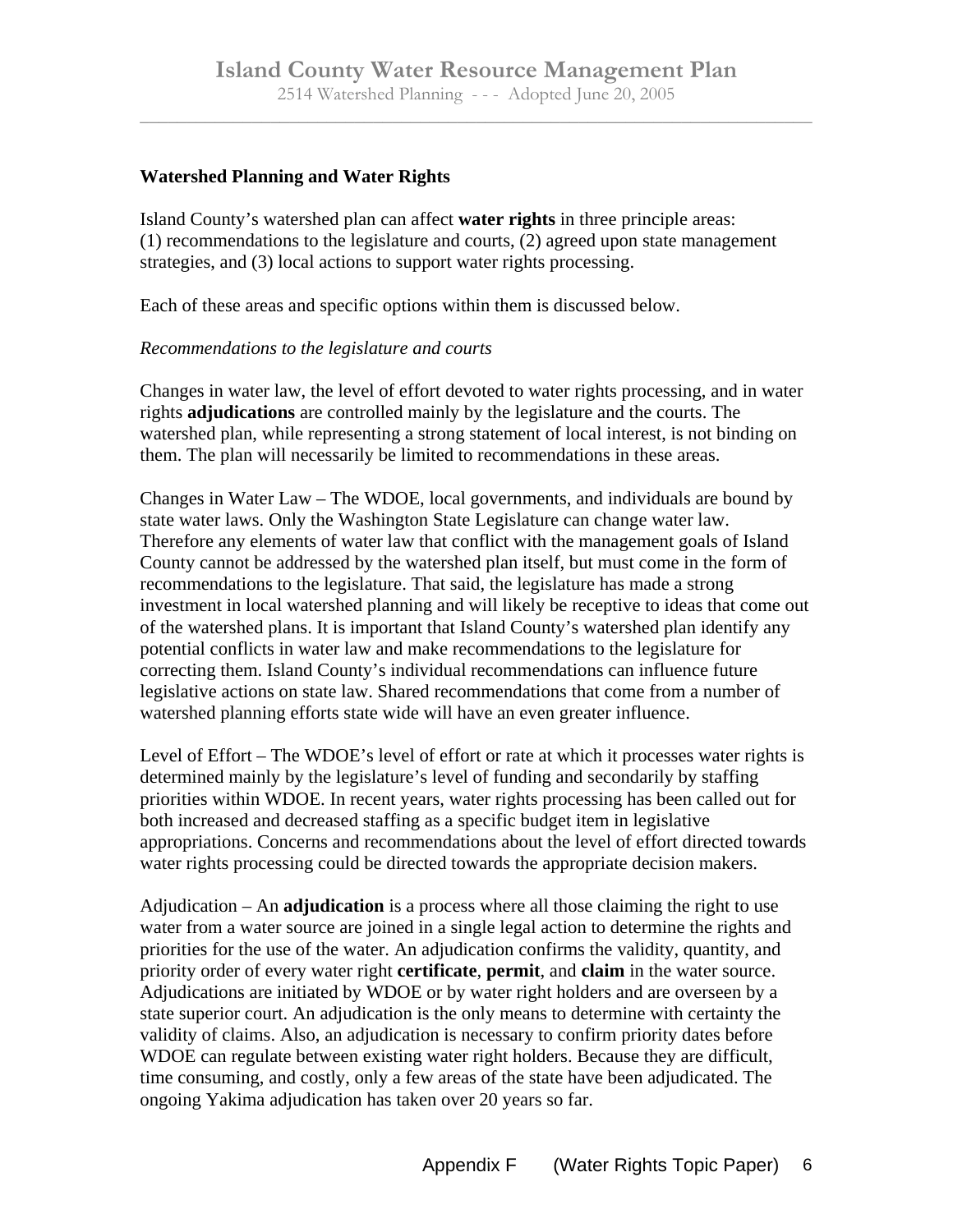#### *State Management Strategies*

The watershed plan can, with state agency agreement, direct state agency actions that affect water rights. The plan can drive administrative rules or agency policies that govern the WDOE's administration of water rights. These will need to be developed in close coordination with the agency to ensure that they are legal and feasible.

Administrative Rules – The watershed management act contemplates that elements of the watershed plan will be written into state administrative rules. These rules can govern how the WDOE administers water rights in Island County within the bounds of water law. Existing administrative rules for other areas of the state include provisions for the protection of stream flows, limitations on small well exemptions, reservation of water supply for municipal and commercial uses, and priorities for water uses. Administrative rules can dictate very firm and precise administrative polices. It should also be noted that, once in place, it is difficult to change an administrative rule.

Policy Guidance – The watershed plan can make recommendations to the WDOE on how WDOE could use its administrative discretion in the processing of water rights. WDOE has limited discretion in setting priorities for water rights processing, in the technical review of water rights, and in the kinds of technical assistance it provides to applicants and local governments. The **Early Action Plan** and the **Memorandum of Agreement** on coordinating water resource planning, management, and permitting are examples of policy guidance. Policy guidance is more flexible and easily changed than rule making. It also may be seen as a less firm commitment.

## *Local Actions*

The county and other local governments, as well as the private sector can support and facilitate water rights processing in several ways, such as technical assistance and coordination, community information and assistance, coordination with local policies and plans and local options for water rights processing.

Technical Information – Readily available technical information is of great assistance to water right applicants and WDOE in the processing of water rights. The county already provides a great of that information via the county hydrogeologist and the county water information database. There may be opportunities for improving this.

Community Information – Local governments and private groups such as water purveyors, consultants, and public interest groups can assist Water rights processing with by providing good information to the community on what it takes to get a water right, where the challenges lay, and other options that might be considered.

Local Policies and Plans – WDOE may consider local plans and priorities when prioritizing water right processing work load and must consider the public interest when issuing water rights **permits**. Local governments can assist WDOE in providing this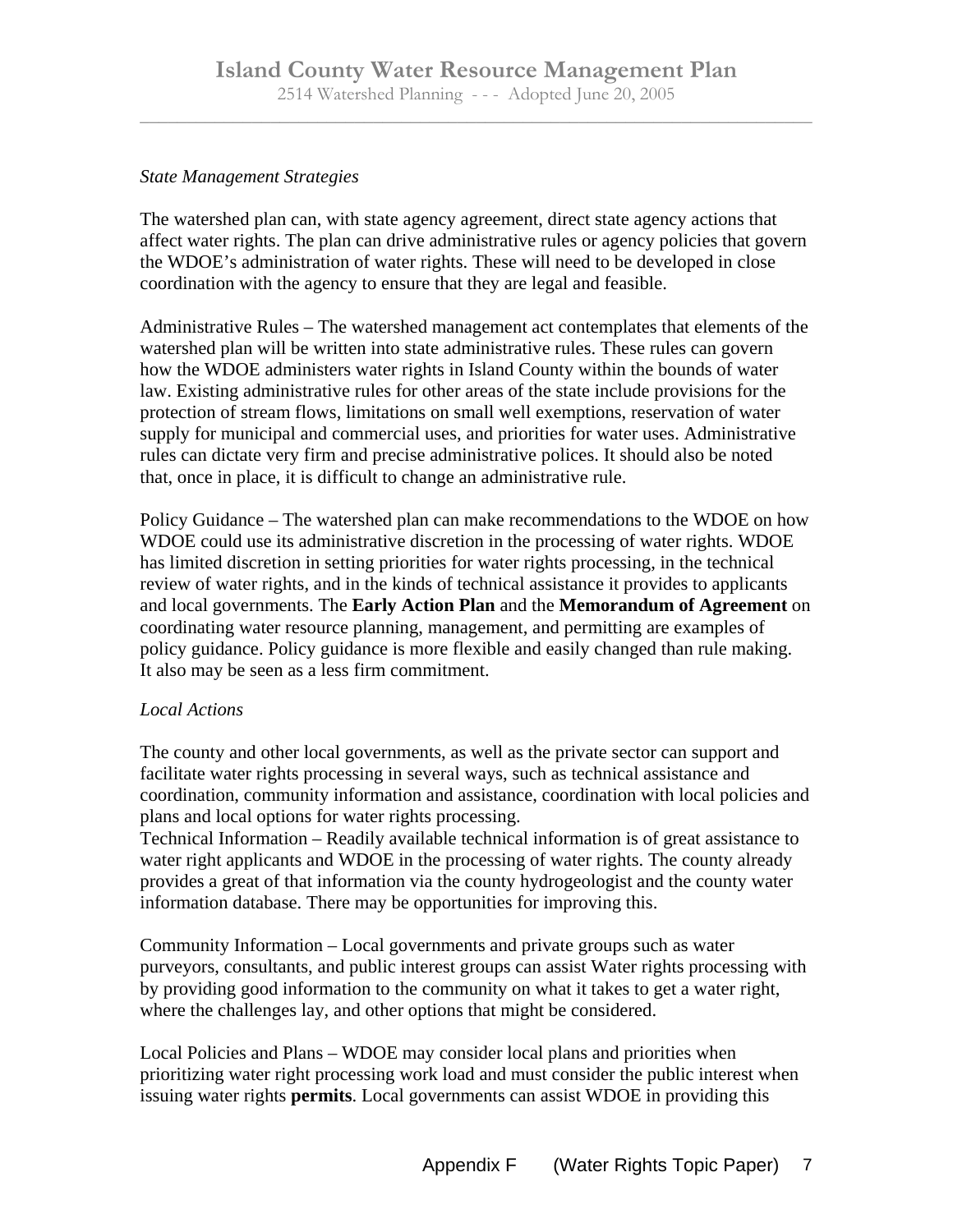information. The WRAC and the Early Action Plan represent current examples of this. Local options for water rights processing – As discussed above, water rights may be processed by conservancy boards and through cost-reimbursement. Island County has formed a **Conservancy Board** who has aided in clearing the backlog of water right change applications. This option can be continued. Applicants who are willing to pay can turn to cost-reimbursement for water rights processing. This has been done to a limited extent in Island County. It may be possible to encourage more cost reimbursement through information or other incentives.

## **Options**

The WRAC has identified the following potential options for water rights. These options are conceptual. Options that the County Commissioners support can be developed in more detail.

## *Options for improving water rights processing (State Actions)*

Option # 1: Improved WDOE Water Right Processing and Fees – WDOE should have adequate staffing to work through the water right application backlog and keep up with new applications. This could be supported through water right application fees that more closely reflect the cost of reviewing a water right. Furthermore, the cost of protesting a water right should be raised to more closely reflect the cost of addressing protests. This would be a recommendation by the BICC to the legislature to change water law and fund Ecology staff.

Option # 2: Order and Priority of Water Rights Processing – The Island County **Early Action Plan** has expressed a priority order for processing water rights. This currently exists as policy guidance for WDOE. The guidance could be updated based on emerging information from the watershed planning process. The guidance could also be written in to state rule to provide more surety.

## *Options for improving water rights processing (County Actions)*

Option # 3: Move Conservancy Board in to County Government – The **Conservancy Board** is an important tool in ensuring that the water rights changes are processed in a timely manner. While there is little current demand, it is important to maintain this capacity in the county. The conservancy board could be moved from an independent institution in to county government to reduce the liability insurance costs.

Option # 4: Local Facilitation of Water Rights – Island County has demonstrated track record of sound management of water resources. In particular, the county has established water availability review requirements for exempt withdrawals in areas of seawater intrusion. The county develops and maintains excellent technical capacity to support local and state water resource management. The county's capacity could be used to assist **water right** applicants in the development of technical information required to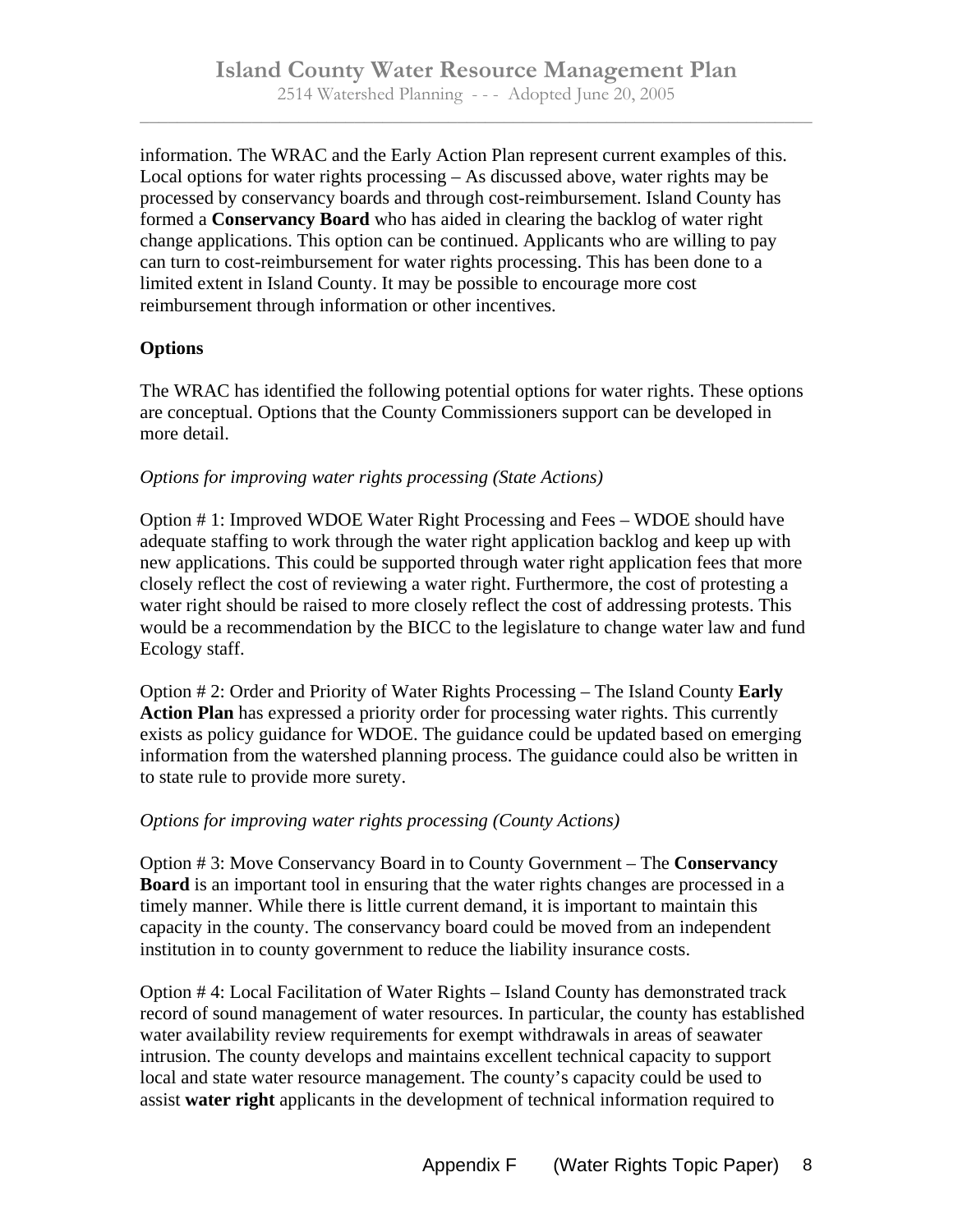obtain a water right. Work that the county is able to accomplish in advance of the WDOE review would reduce WDOE time required for water right review. The county could also screen complete applications that are ready to proceed, identify alternative water supplies, and provide applicants with an early indication of their likelihood for approval. This might be accomplished through a negotiated management strategy with the WDOE. A negotiated strategy could include specific tasks to be performed by the applicant, the county and WDOE, and timelines for each of the tasks (Attachment 2 details the steps generally required to process a water right application). It may also be possible through state rule making for WDOE to give county-reviewed water right applications priority processing. Options for supporting the county's additional workload include: fees, state watershed plan implementation funds, or a request to the legislature to fund county efforts. Water right applications could still be made directly through WDOE.

Option # 5: Facilitate Cost Reimbursement - The Island County Watershed Plan could develop and recommend a county administered approach to encouraging and facilitating cost reimbursement. **Water right applicants** may elect to pay for the full cost of Ecology processing their water right application. They must also pay for the processing of any senior application in the same water source. By paying for the processing, the applicant is not subject to the long waits typically associated with water right applications. Under this option Island County would work as a proponent, facilitator, and broker of water right applicants pursuing cost reimbursement. This might entail preliminary technical and legal analysis to determine water sources, the applicants within those sources, and likelihood of water availability. It may also entail the county actively encouraging groups of applicants to collectively fund water right review within their water source. This could be done within the existing water law and the approach developed independently or in consultation with Ecology. Options for supporting the county's additional workload include: fees, state watershed plan implementation funds, or a request to the legislature to fund county efforts.

## **\_\_\_\_\_\_\_\_\_\_\_\_\_\_\_\_\_\_\_\_\_\_\_\_\_\_\_\_\_\_\_\_\_\_\_\_\_\_\_\_\_\_\_\_\_\_\_\_\_\_\_\_\_\_\_\_\_\_\_\_\_\_\_\_\_\_\_\_\_\_\_\_\_\_\_\_\_\_\_\_\_\_\_\_\_\_ Glossary**

**Adjudication** – The process where all those claiming the right to use water from a water source are joined in a single legal action to determine the rights and priorities for the use of the water.

**Application –** A request to the state for a new water right or change to an existing water right. Applications must contain information such as intended place of withdrawal or diversion, place of use, purpose of use, and number of people to be served or acres irrigated.

**Certificate** – Documentation of a fully developed water right where all water has been put to use and all permit conditions have been satisfied.

**Change** – A change in how or where water is used by a water right or claim holder often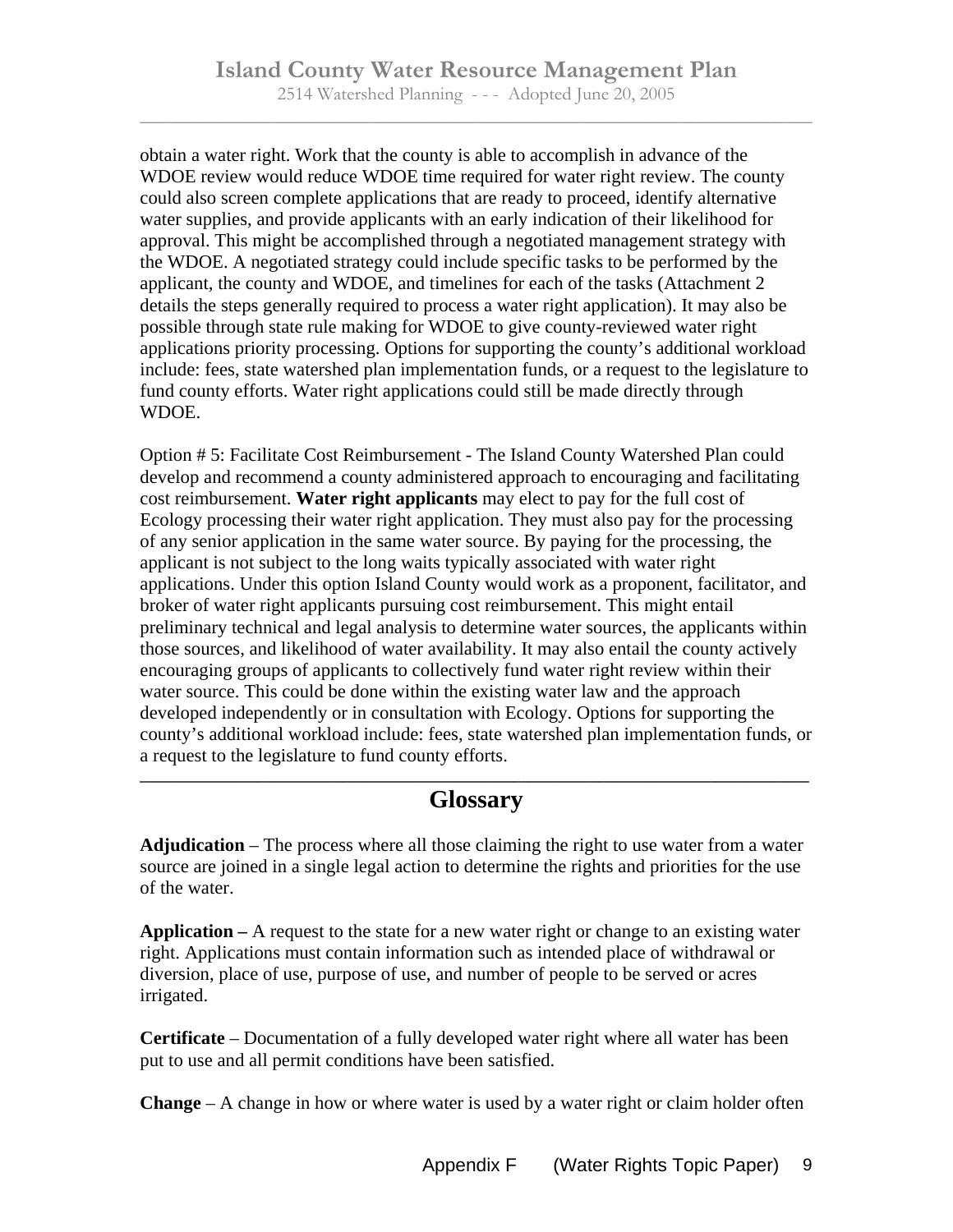requires WDOE review and approval. Changes include moving the place of withdrawal or place of use, different uses for the water, and different quantities of water.

**Claim** - An assertion that water was used prior to the establishment of the water codes

**Conservancy Board** – A local board established to process water right change applications and issue initial decisions on the change requests. Conservancy Board decisions are subject to WDOE review. The Island County Conservancy Board consists of three members appointed by the County Commissioners.

**Early Action Plan –** A plan prepared by the WRAC in August 2000 during the first stages of watershed planning that makes recommendations on the timely processing of water right applications and a regional priority order for processing those applications. The plan recommends that WDOE direct its work in two priority areas. First, those areas with the oldest applications. Second, in high priority areas as determined by a ranking of: o agricultural demand,

- o undeveloped parcels,
- o urban growth area,
- o evidence of seawater intrusion,
- o relative availability of water

**Exempt Well** - Small withdrawals of groundwater of less than 5,000 gallons per day for domestic use or irrigation of ½ acre or less exempted from permitting requirements.

**Inchoate** – The unused portion of a water right permit or certificate that the water right holder is legally entitled to use in the future. For example, water rights for community water systems are often issued with a schedule under which they may develop their water system. As the community grows, a portion of the permitted water is put to use and a portion remains as an inchoate right to serve future growth subject to the terms of the permit.

**Memorandum of Agreement –** A 1990 Memorandum of Agreement between the Department of Ecology, Water Resources Program and Island County that relates to the coordination of water resource planning, management, and permitting activities.

**Permit** - The right to develop a water use on a specified schedule with reasonable progress and due diligence and with certain conditions such as protection of senior water right holders.

**Relinquishment** - The return of the unused water to the state because the water has not been used for five or more years without sufficient cause for the non-use such as a drought.

**Water Right** - a legal authorization to use a certain amount of water for a specific beneficial purpose. Water rights come in the form of permits and certificates. The term